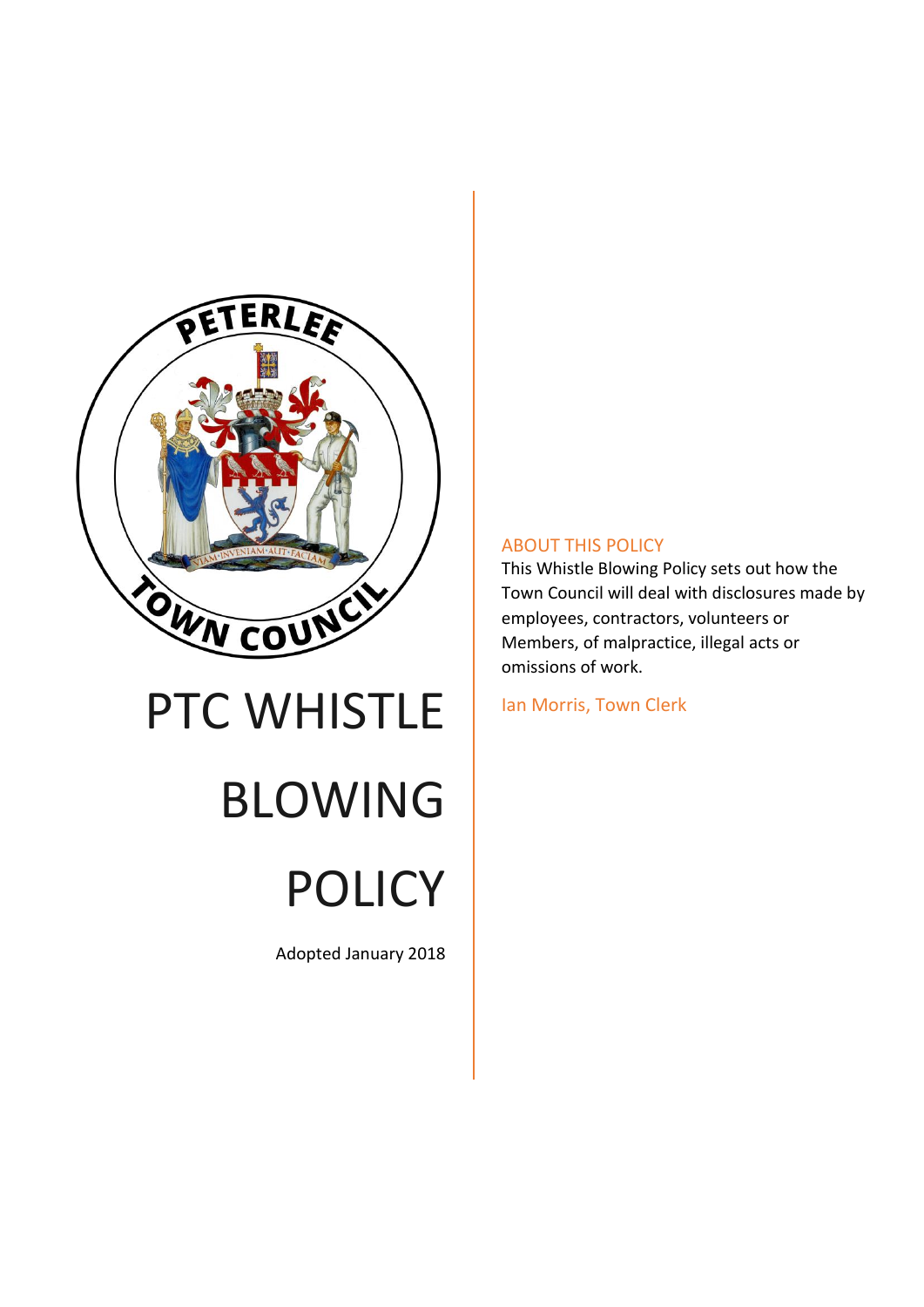# Contents

| 7.6 |
|-----|
| 7.7 |
|     |
|     |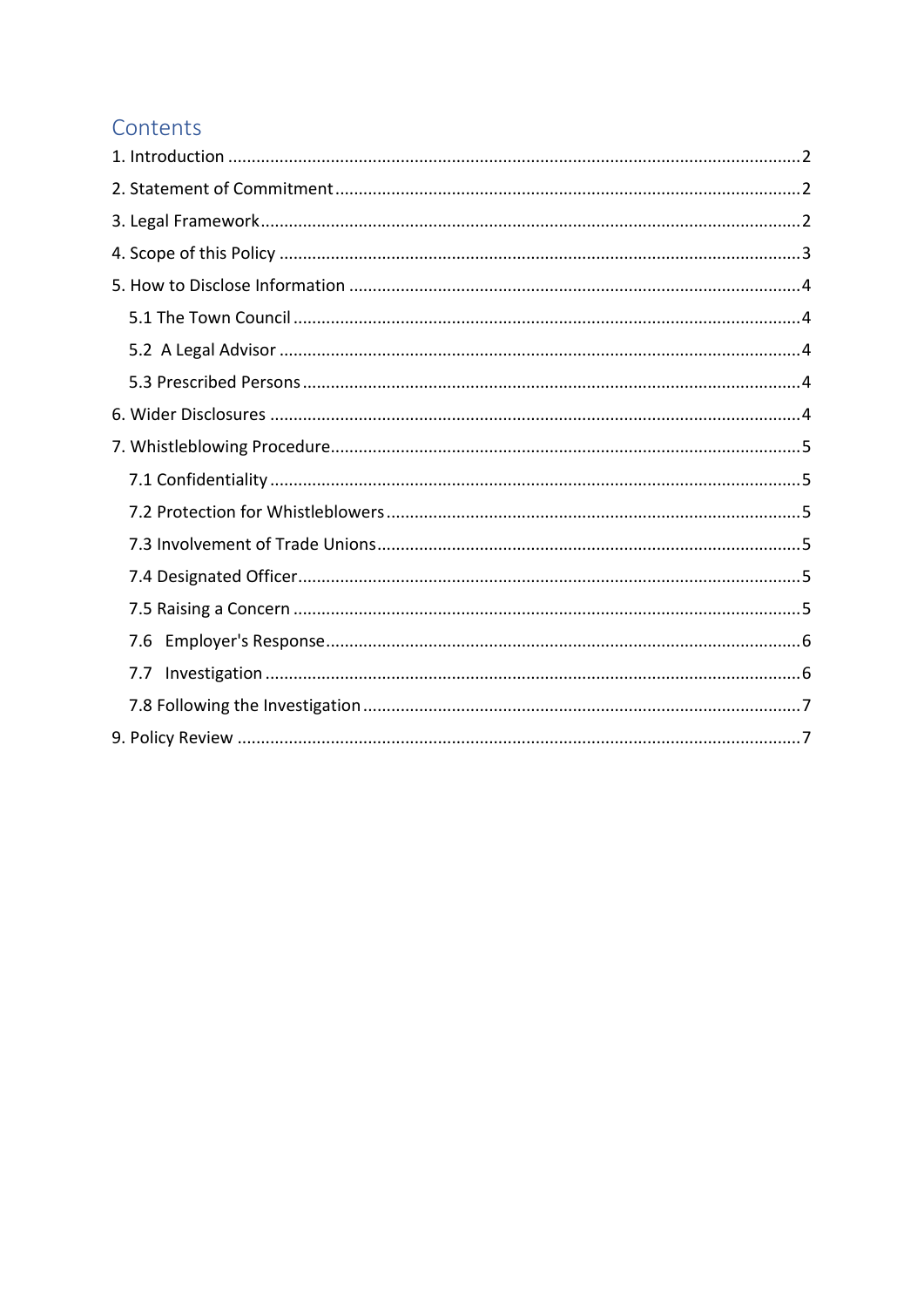# <span id="page-2-0"></span>1. Introduction

The word 'whistleblowing' in this policy refers to a disclosure made in good faith and in the public interest by employees, contractors, volunteers or Members, of malpractice, illegal acts or omissions at work.

A whistleblower is a witness and not a complainant. Whistleblowing is not the same as making a complaint or raising a grievance, where the individual is saying that they have been personally poorly treated. A whistleblower is usually not directly or personally affected by the matter concerned.

# <span id="page-2-1"></span>2. Statement of Commitment

Peterlee Town Council is committed to achieving the highest possible standards of service and practice, and the highest possible ethical standards in public life. As such, the Council takes malpractice and wrongdoing very seriously and will take all reasonable steps towards its prevention and detection.

Peterlee Town Council recognises that in many cases the Council's employees, Members, volunteer helpers or contractors will be the people most likely to become aware of wrongdoing or malpractice. In light of this, the Council encourages its staff, Members, contractors and volunteers to use the mechanisms set out in this policy to report potential malpractice without having to worry about being victimised, discriminated against or disadvantaged in any way as a result.

Where Council employees or Members are aware of or suspect malpractice, the Council expects them to report their suspicions. Employees are explicitly required to report suspicions of malpractice or breaches of policy under the staff Code of Conduct. The Council will treat failure to report wrongdoing or malpractice as a serious matter.

Peterlee Town Council will not tolerate any harassment or victimisation of a whistle-blower (including informal pressures), and will treat this as a serious disciplinary offence. Appropriate disciplinary action may be taken in accordance with the Council's Disciplinary Procedure.

## <span id="page-2-2"></span>3. Legal Framework

Under the Public Interest Disclosure Act 1998, workers who raise genuine concerns about a range of misconduct or malpractice at work have statutory protection against victimisation and dismissal.

An employee who 'blows the whistle' will be protected by the Act if the disclosure is made in good faith about any of the following:

- a criminal act;
- failure to comply with a legal obligation;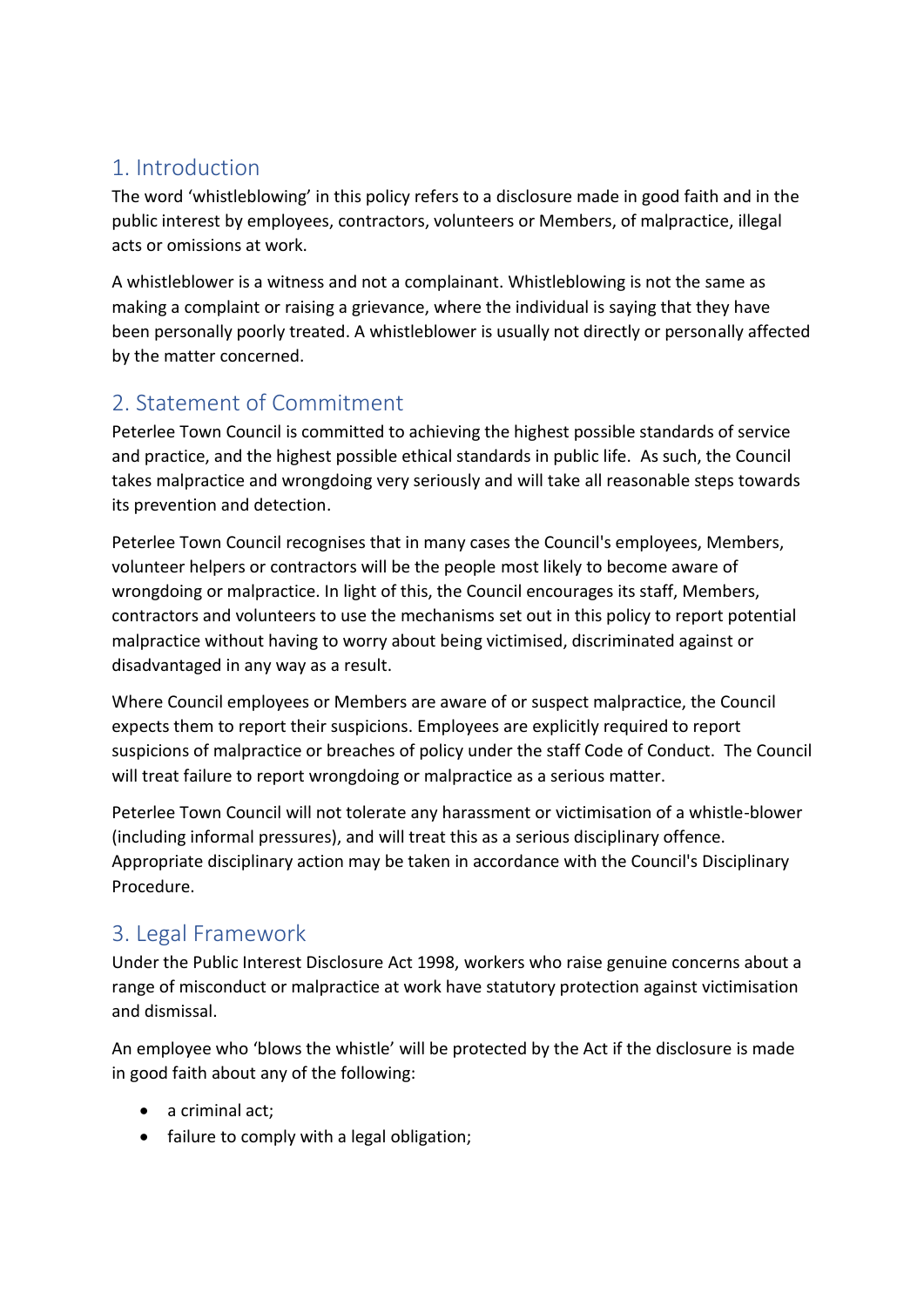- miscarriages of justice;
- danger to health and safety;
- any damage to the environment; or,
- an attempt to cover up any of the above.

A whistleblower will not be protected under the Act if they break the law when making a disclosure.

# <span id="page-3-0"></span>4. Scope of this Policy

Peterlee Town Council has a range of policies and procedures in place to deal with standards of behaviour at work, including a Grievance Policy, Disciplinary Policy, Dignity at Work Policy and a raft of other specific policies. Employees are encouraged to use the provisions of these procedures when appropriate.

Service users should make complaints or raise concerns through the Council's Complaints Procedure.

Therefore, this Whistleblowing Policy should not be used to deal with complaints that employees may have about their employment in most circumstances. The aim of the Whistleblowing Policy and Procedure is to enable employees, Members, contractors and volunteers to report an issue if they feel that it cannot be done using the existing procedures, particularly if the matter is not about their personal employment position. Whistleblowing refers to issues that are of such importance that the public interest is served by reporting the issue.

The following is a list of examples when this policy may be used (please note that this list is not exhaustive):

- When any unlawful act, whether criminal or a breach of civil law, has been committed, is being committed or is likely to be committed;
- suspected corruption or fraud;
- disregard for legislation, particularly that of health & safety at work;
- a breach of a code of conduct;
- misuse of assets, including stores, equipment, vehicles, buildings, computer hardware and software;
- causing damage to the environment;
- breach of financial regulations;
- showing undue favour over a contractual matter or to a job applicant;
- breach of, or failure to implement or comply with, any policy determined by the Council;
- failure to take reasonable steps to report and rectify any situation which is likely to give rise to a significant avoidable cost, or loss of income, to the Council or would otherwise seriously prejudice the Council;
- abuse of power, or the use of the Council's powers and authority for any unauthorised or ulterior purpose; or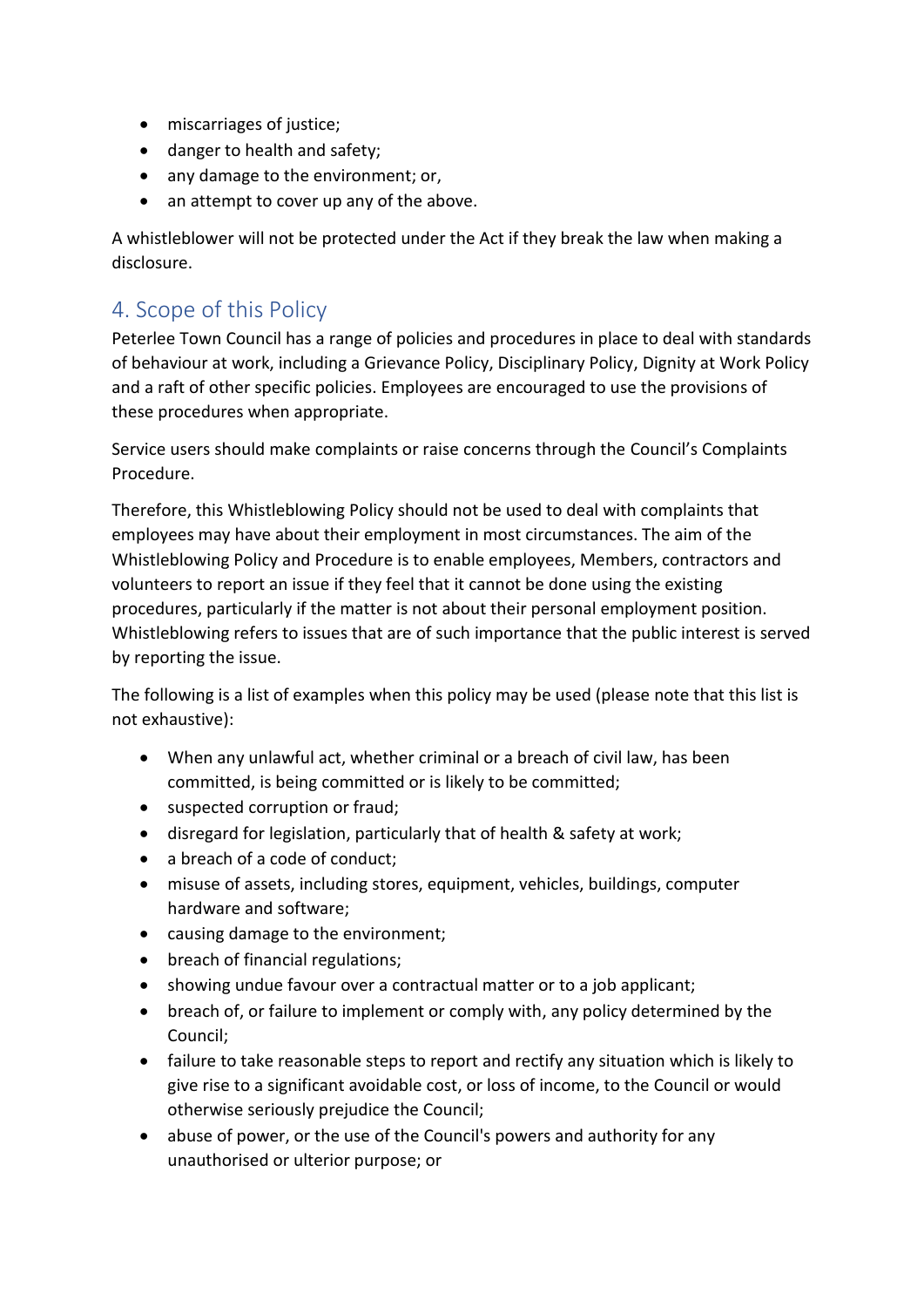• deliberately concealing information in relation to any of the items on this list.

Whilst volunteers are not covered by the Public Interest Disclosure Act, this Council's policy has been written to encompass Members and volunteers.

# <span id="page-4-0"></span>5. How to Disclose Information

## <span id="page-4-1"></span>5.1 The Town Council

The *Public Interest Disclosure Act* directs workers towards raising matters internally within the Town Council in the first instance, and to use the internal whistleblowing policy.

For a disclosure to be protected by law, a whistle-blower must:

- make the disclosure in good faith;
- reasonably believe that the information is substantially true

### <span id="page-4-2"></span>5.2 A Legal Advisor

A disclosure of information for the purpose of obtaining legal advice is protected.

### <span id="page-4-3"></span>5.3 Prescribed Persons

Whilst the Town Council strongly encourages disclosures to be made internally, if a whistleblower feels unable to use the procedure outlined within this policy they can make a disclosure to other people/organisations as prescribed by government. The most relevant prescribed people relating to the Town Council are:

- The Health and Safety Executive and Durham County Council for health and safety risks;
- The Environment Agency;
- The Serious Fraud Office;
- Inland Revenue:
- Customs & Excise;
- National Audit Office: and.
- Information Commissioners Office (ICO).

To make a protected disclosure to a prescribed person, the whistleblower must:

- make the disclosure in good faith;
- reasonably believe that the information is substantially true; and,
- reasonably believe that the information is being disclosed to the right person or organisation.

## <span id="page-4-4"></span>6. Wider Disclosures

A whistleblower would also be protected under the Act if they made wider disclosures, e.g. to a professional body, the Police or an MP etc., if the whistleblower:

- makes the disclosure in good faith;
- reasonably believes that the information is substantially true;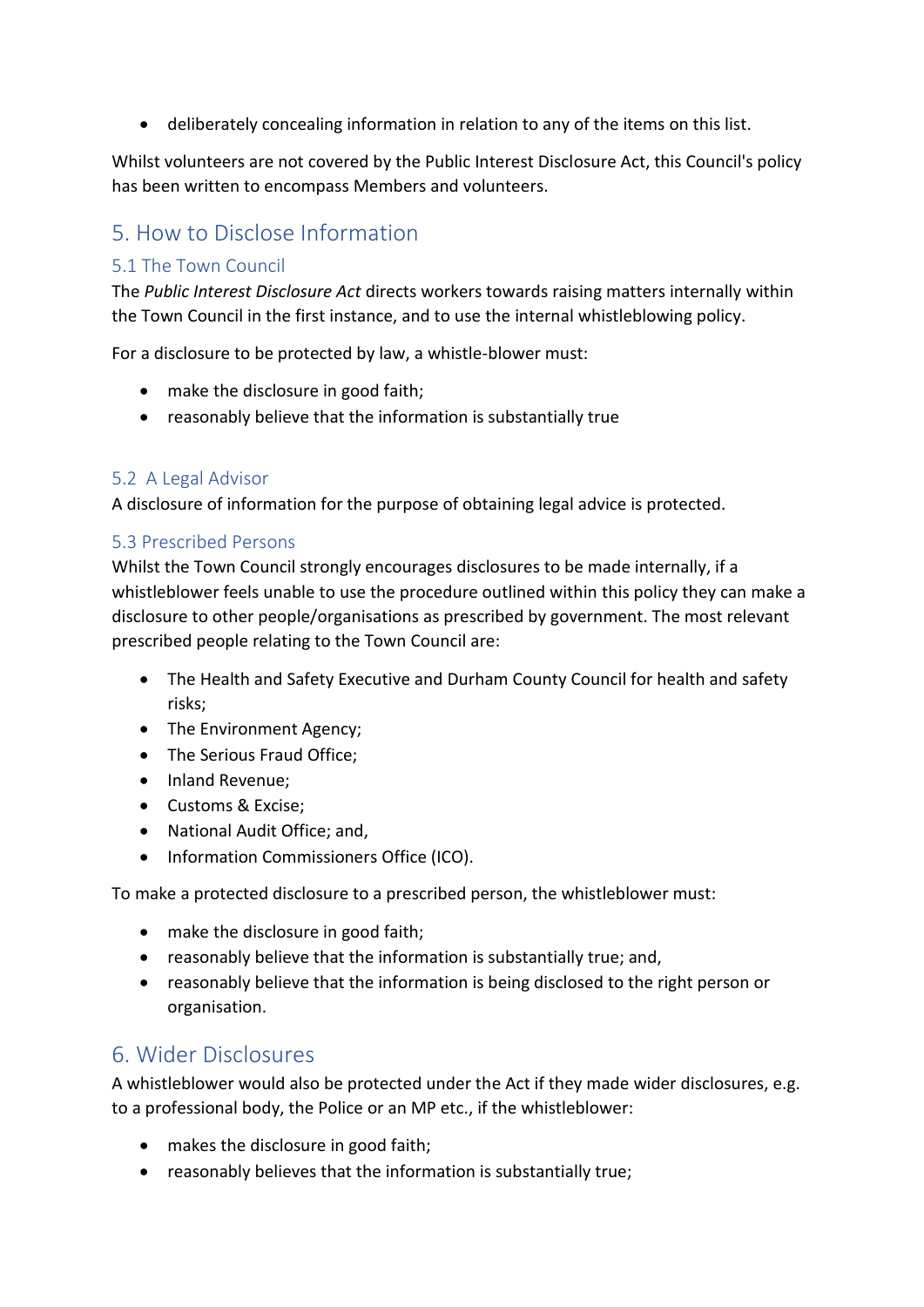- does not act for personal gain; and,
- acts reasonably taking into account the circumstances.

In order to make a protected wider disclosure, the whistle-blower must either:

- reasonably believe that the Council would treat them unfairly if they made a disclosure internally or to a prescribed person;
- reasonably believe that an internal disclosure would result in the destruction or cover-up of evidence; and,
- have previously disclosed the same or very similar information internally or to a prescribed person.

## <span id="page-5-0"></span>7. Whistleblowing Procedure

## <span id="page-5-1"></span>7.1 Confidentiality

If the whistleblower requests confidentiality, the Council will not reveal the whistleblower's name or position without their permission. It is, however, easier to pursue and verify complaints if the whistle-blower provides his/her name. Unsupported, anonymous complaints and allegations will be treated with caution.

There may be circumstances when the Council is legally obliged to disclose the name of a whistleblower, e.g. when ordered to by a court.

## <span id="page-5-2"></span>7.2 Protection for Whistleblowers

If an employee, Member, volunteer or contractor raises a concern which they believe to be true, the Council will take appropriate action to protect the individual from harassment, victimisation and bullying. Employees who raise a genuine concern under this policy will not be at risk of losing their job.

However, a whistleblower will not be protected from the consequences of making a disclosure if, by doing so, they commit a criminal offence.

## <span id="page-5-3"></span>7.3 Involvement of Trade Unions

Peterlee Town Council recognises the right of whistleblowers to be advised and represented by their union when raising concerns under the whistleblowing procedure.

### <span id="page-5-4"></span>7.4 Designated Officer

The Town Clerk is the Designated Officer to be a point of contact for concerns raised under this procedure.

### <span id="page-5-5"></span>7.5 Raising a Concern

An employee should normally raise their concerns about wrongdoing or malpractice with their immediate line manager. Whilst the whistleblower is not expected to prove the truth of an allegation or to investigate the matter themselves, the whistleblower should have a reasonable belief and some evidence to back it up before raising their concerns. The manager will notify the Designated Officer within two working days whenever possible.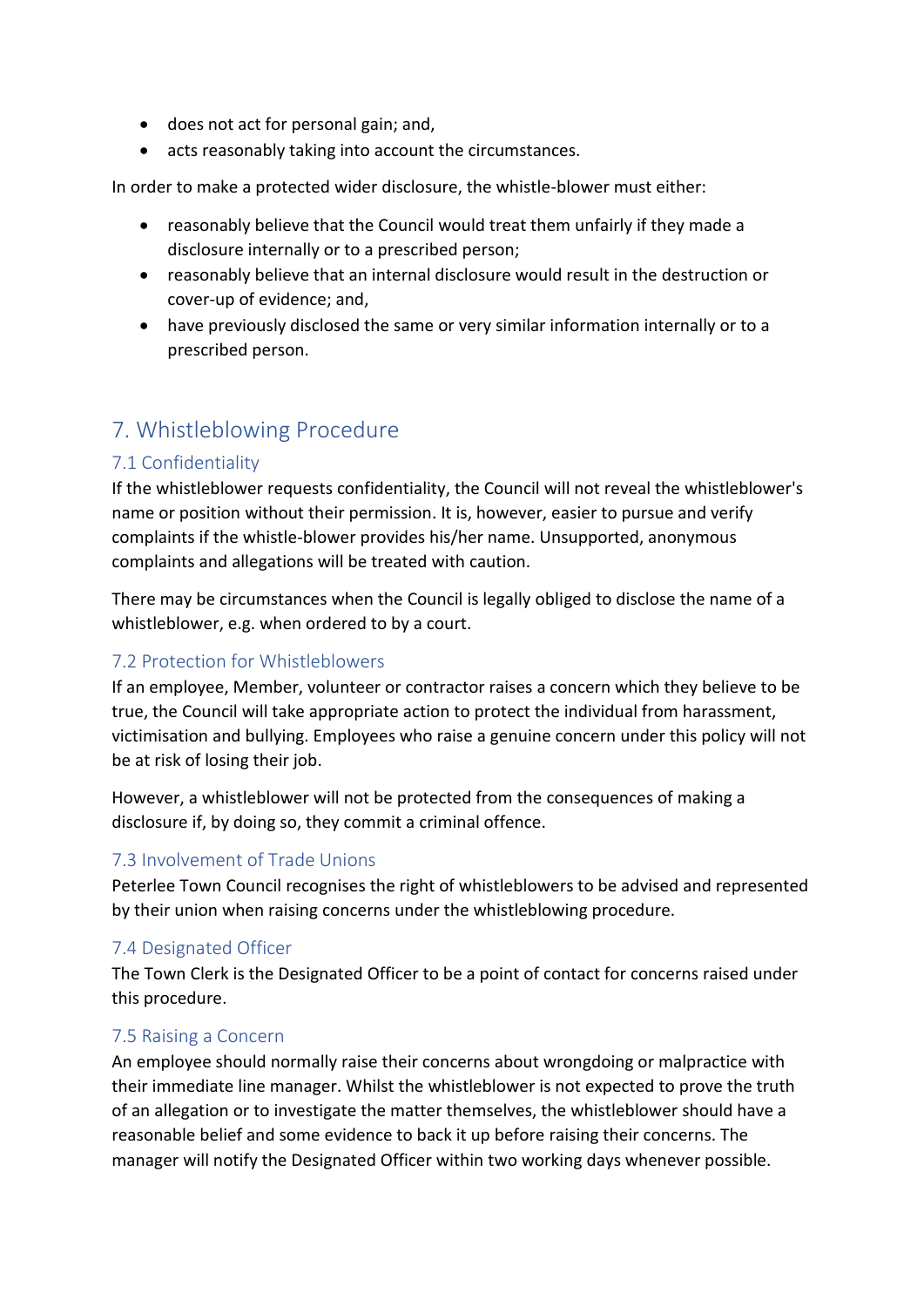Where it is not appropriate to go via normal management reporting channels, because the matter is serious and sensitive (e.g. if the whistleblower believes that his or her manager is involved), he/she should contact the Designated Officer. Members, volunteers and contractors should contact the Designated Officer.

The Designated Officer must take all concerns seriously.

Where, exceptionally, the concern is about the Town Clerk, the concerns should be reported to the Chairman of the Council, who will decide how the investigation will proceed. This may include an external investigation. In normal circumstances the Chairman will consult with Durham County Council's Internal Audit and Fraud Manager in the first instance.

## <span id="page-6-0"></span>7.6 Employer's Response

Within ten working days, the Town Clerk will arrange an initial interview to ascertain the nature of the whistleblower's concern. The interview will be confidential if requested by the whistleblower. The whistleblower has the right to bring a friend, colleague or union representative along with them. The friend must observe confidentiality.

At this stage, the whistleblower will be asked whether they wish for their identity to be disclosed and will be reassured about protection from possible reprisals or victimisation.

The whistleblower will be asked if they wish to make a written or verbal statement. In either case, the Town Clerk will write a brief summary of the interview, which will be agreed by both parties.

The Town Clerk will be responsible for the commission of any further investigation.

## <span id="page-6-1"></span>7.7 Investigation

The investigation may need to be carried out under strict confidentiality, i.e. the subject of the investigation will not be informed until, or if, it becomes necessary to do so. This may be appropriate in cases of suspected fraud. In most cases the investigation will involve consultation with Durham County Council's Internal Audit and Fraud Manager, and/or the County Council's Monitoring Officer (in the case of allegations involving an elected Member).

The Town Clerk will offer to keep the whistleblower informed about the investigation and its outcome.

If the investigation finds that there is a case to be answered by any employee, Peterlee Town Council's Disciplinary Procedure will be used.

If the investigation identifies that there is no case to answer, but that the whistleblower held a genuine concern and was not acting maliciously, the matter will be closed. The Town Clerk will ensure that the whistleblower suffers no reprisals or victimisation.

If the investigation discovers that an employee has made false accusations with malicious intent, appropriate disciplinary action may be taken in accordance with the Council's Disciplinary Procedure.